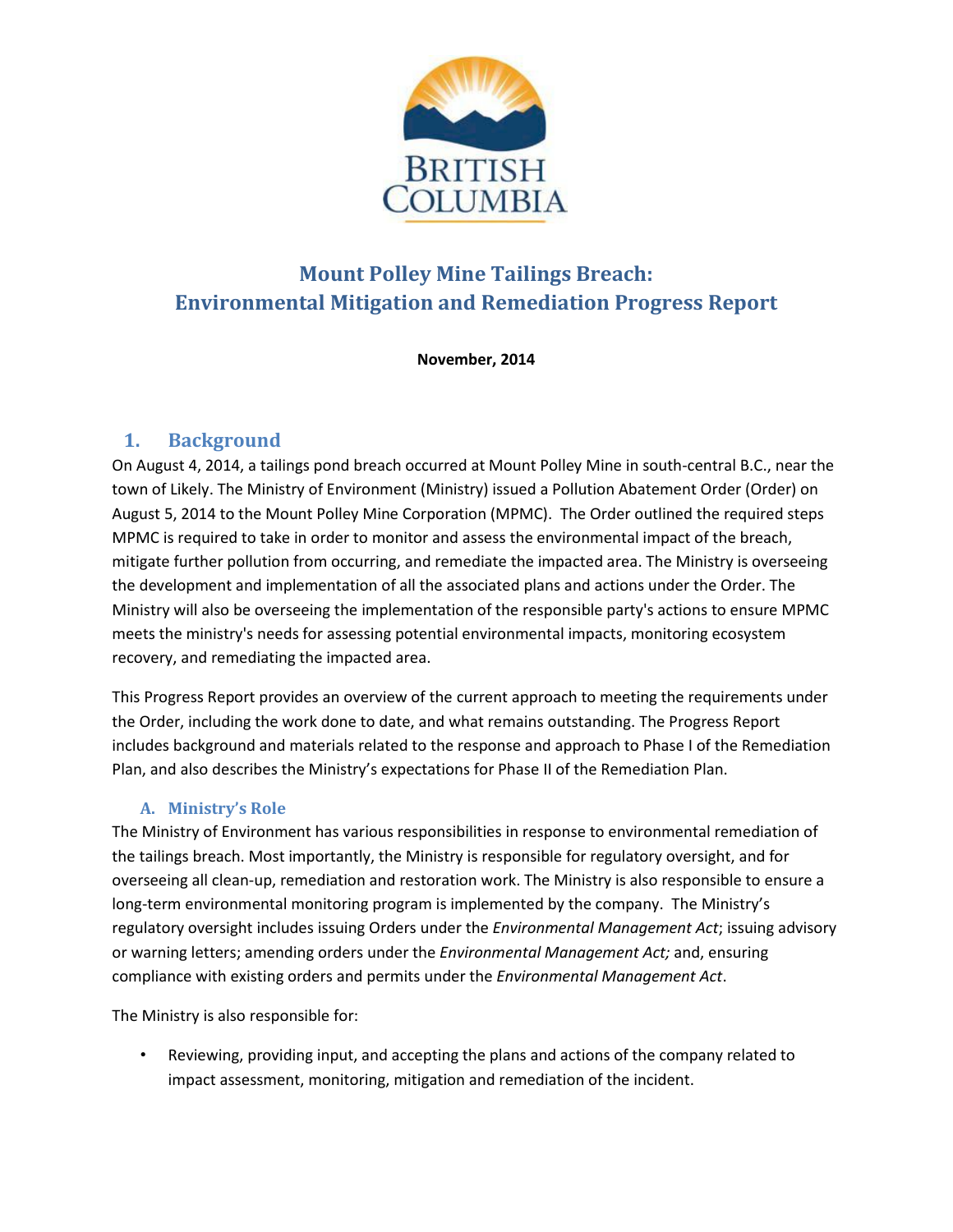- Coordinating regulatory actions and monitoring with other agencies such as Ministry of Forests, Lands and Natural Resource Operations, Interior Health Authority , Fisheries and Oceans Canada, and Cariboo Regional District and ensuring these agency needs are met.
- Reviewing, assessing and auditing the monitoring results from the company, the Ministry of Environment and other agencies as noted in appended *Monitoring Framework* and providing feedback and interpretation on the information collected. See the appended *Monitoring Framework*, which outlines the parties involved in monitoring, their roles, and anticipated actions throughout the phases.
- Establishing and running the Environmental Working Group to facilitate environmental technical discussions in response to the tailings breach as per the Letter of Understanding (LOU) between the Province and the Williams Lake Indian Band and the Soda Creek Indian Band, and the Science Advisory Panel. Also, participating in the Senior Officials Committee as per the LOU.
- Community outreach and support, including responding to enquiries from the public and holding information meetings.

#### **B. Ministry of Environment's Long Term Goal's for Environmental Mitigation and Remediation**

The Ministry's long-term goals for the Mount Polley tailings breach are that the Ministry, as the regulatory agency, will be satisfied with MPMC's final remediation plan and that the Ministry, as the regulatory agency, will be satisfied that the area has been cleaned-up/remediated to an acceptable standard.

To achieve these goals, an iterative process will be required, allowing planning to evolve as new information comes to light based on results of monitoring, research studies, and on-the-ground conditions to meet the requirements of the Order.

#### **C. Phased Approach**

Given the need for an adaptive management approach and the span of work that needs to be completed to meet the requirements of the Order, a phased approach is being taken. It is important to understand that while these phases are given start and end dates, impact assessment, mitigation, and remediation activities all began immediately after the breach and are ongoing. The following three phases are described in detail below:

The *Impact Assessment Phase* has been underway since August 2014, and will continue until August 2016. The primary focus of this phase has been to develop a comprehensive understanding of the impacts of the tailings breach on archaeology, hydrology, water quality, soil, sediment quality, terrestrial, and aquatic resources, in order to determine what information needs to be collected over time. The information collected with then be used to update our understanding of the impacts, and be used to refine and update the long-term monitoring plan and final remediation plan.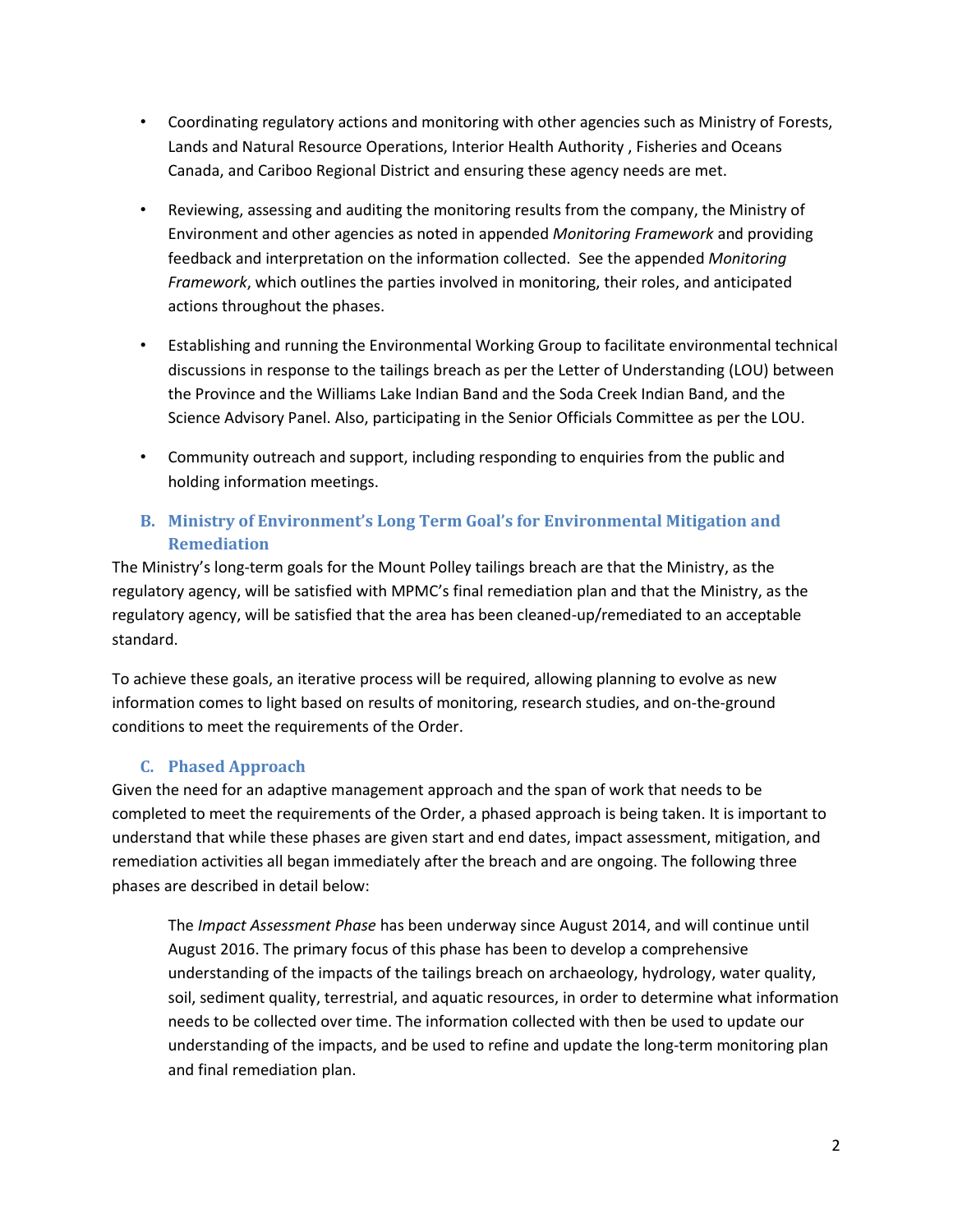*Phase 1*, from October 2014 to June 2015, focuses on mitigating the impacts of the tailings breach, and ensuring that no additional damage to the environment or human health and safety occurs. It involves implementing measures and contingency plans to ensure that the increased water flow from thawing snow (also known as spring freshet or spring breakup) will not result in additional environmental or human health impacts.

*Phase 2,* from July 2015 to August 2016 and beyond, focuses on remediating the impacts of the breach. This phase will commence at the end of Phase 1 when the increased risk from high water levels has passed. While Phase 2, like the previous phases, will include ongoing impact assessment, monitoring, and mitigation activities, it will primarily focus on the remediation of the impact of the breach.

## **2. Progress Report for Phase I**

The first phase of long-term remediation of the area impacted by the Mount Polley tailings breach focuses on human health and environmental safety from October 2014, though the winter and spring, to June 2015.

MPMC has already completed or initiated many components of Phase I, towards achieving three key Ministry expectations, which will ensure:

- No further unauthorized discharges into Hazeltine Creek;
- Stabilization of the impact zone to manage seasonal events; and,
- Water quality entering Quesnel Lake and at the outer edge of the impact zone will meet provincial water quality guidelines.

#### **The Ministry considers the following activities completed or suitably initiated:**

- 1. Safety:
	- Wood debris removal is initiated and ongoing, and
	- Polley Lake draw-down is complete but needs to be maintained.
- 2. Containment:
	- Tailings storage facility rock dyke is operational,
	- Tailings storage facility sump is operational, and
	- Pumping systems fully functional since Sept 4, 2014 but need to be maintained.
- 3. Monitoring:
	- Monitoring plan is in place and monitoring is ongoing,
	- Plume modelling is complete with final results yet to be received,
	- Individuals acting as environmental monitors are in place to observe and supervise development activities along Hazeltine Creek,
	- Five monitoring buoys are being installed in Quesnel Lake to provide plume monitoring through winter and other periods of poor weather, and
	- Monitoring program now includes using Fisheries and Oceans Canada zooplankton sampling methodology to enable valid comparison, particle size analysis, tissue analysis of juvenile sockeye for metals, and the Likely Bridge monitoring site.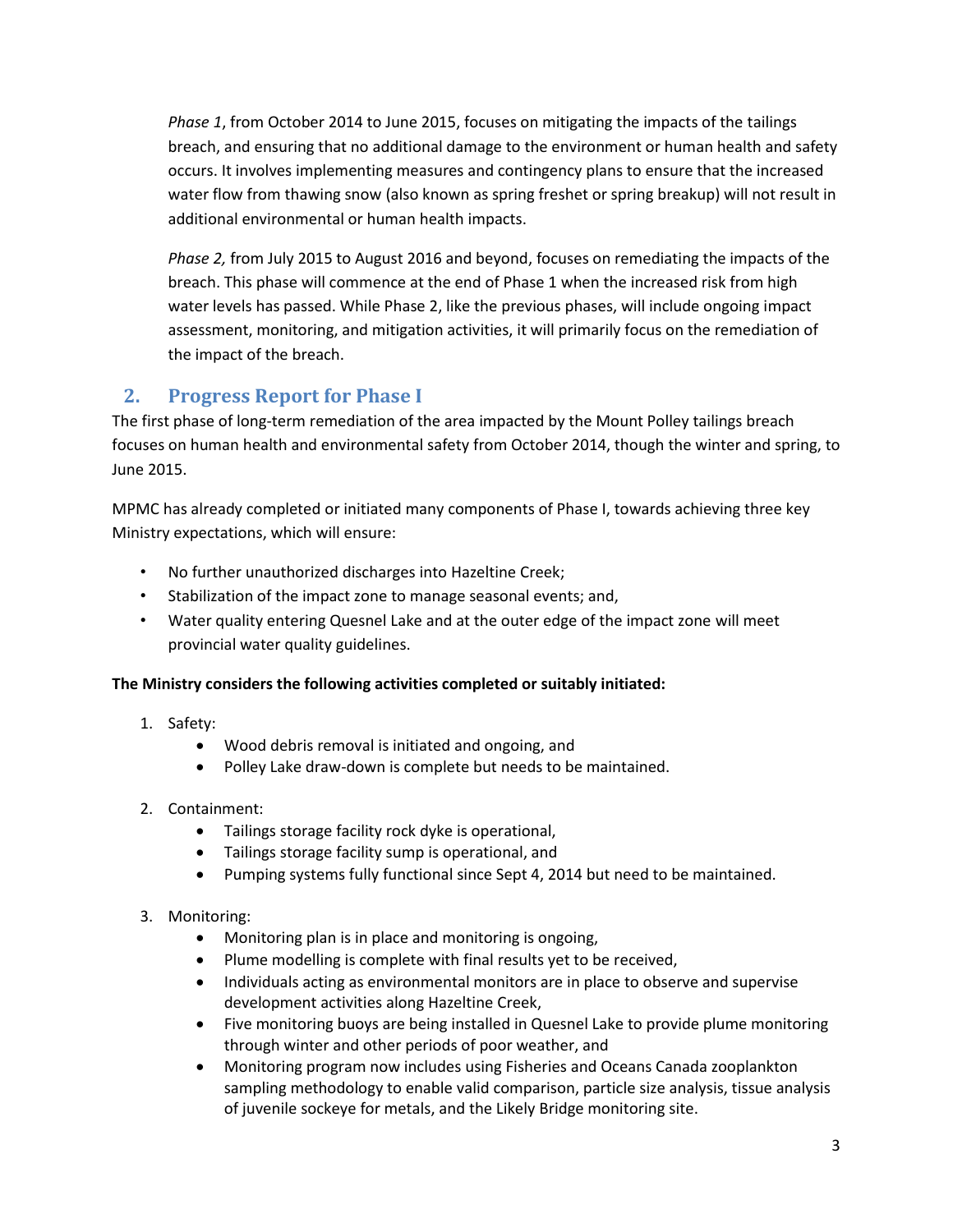- 4. Protecting Archaeological resources:
	- Utilizing First Nations members to monitor for First Nation archaeological values, and
	- Complying with Archaeologist direction.
- 5. Installing a fish fence at the mouth of Hazeltine Creek is complete.
- 6. Erosion mitigation:
	- Grass seeding is complete,
	- Silt fencing and hay bale installation are ongoing,
	- Bridge construction outside flow channel is complete,
	- Subject to safety considerations, inflows from Polley Lake into Hazeltine Creek are decreased when possible to reduce the potential erosion and sediment loading, and
	- Silt fence installation at mouth of Hazeltine Creek is complete.
- 7. Treatment:
	- Sediment control ponds are under development at the mouth of Hazeltine Creek.
- 8. Upon request, filters have been provided to residents who use Quesnel Lake surface water.
- 9. Reporting:
	- Weekly update reports submitted to MoE and the Environmental Working Group,
	- Weekly update calls with MoE and other agencies updating the environmental protection and monitoring activities at the mine and in the impact zone,
	- Ongoing monthly meetings with First Nations,
	- Regular public meetings, and
	- Weekly posting of monitoring updates on the MPMC website.
- 10. Plans submitted for:
	- Tailings storage facility downstream sump overflow protection pond and associated notice of work has been submitted to Ministry of Energy and Mines.
	- Evaluating the stability of the Polley Lake plug and associated notice of work has been submitted to Ministry of Energy and Mines. Stability evaluation is ongoing.
- 11. Plan Overview
	- A table summarizing MPMC's response is underway, which divides the impact zone from the tailings storage facility breach into 9 sub component areas:
		- 1. Tailings storage facility
		- 2. Polley Lake plug
		- 3. Polley Lake
		- 4. Upper Hazeltine Creek
		- 5. Hazeltine Canyon
		- 6. Lower Hazeltine Creek
		- 7. Edney Creek
		- 8. Quesnel Lake
		- 9. Quesnel River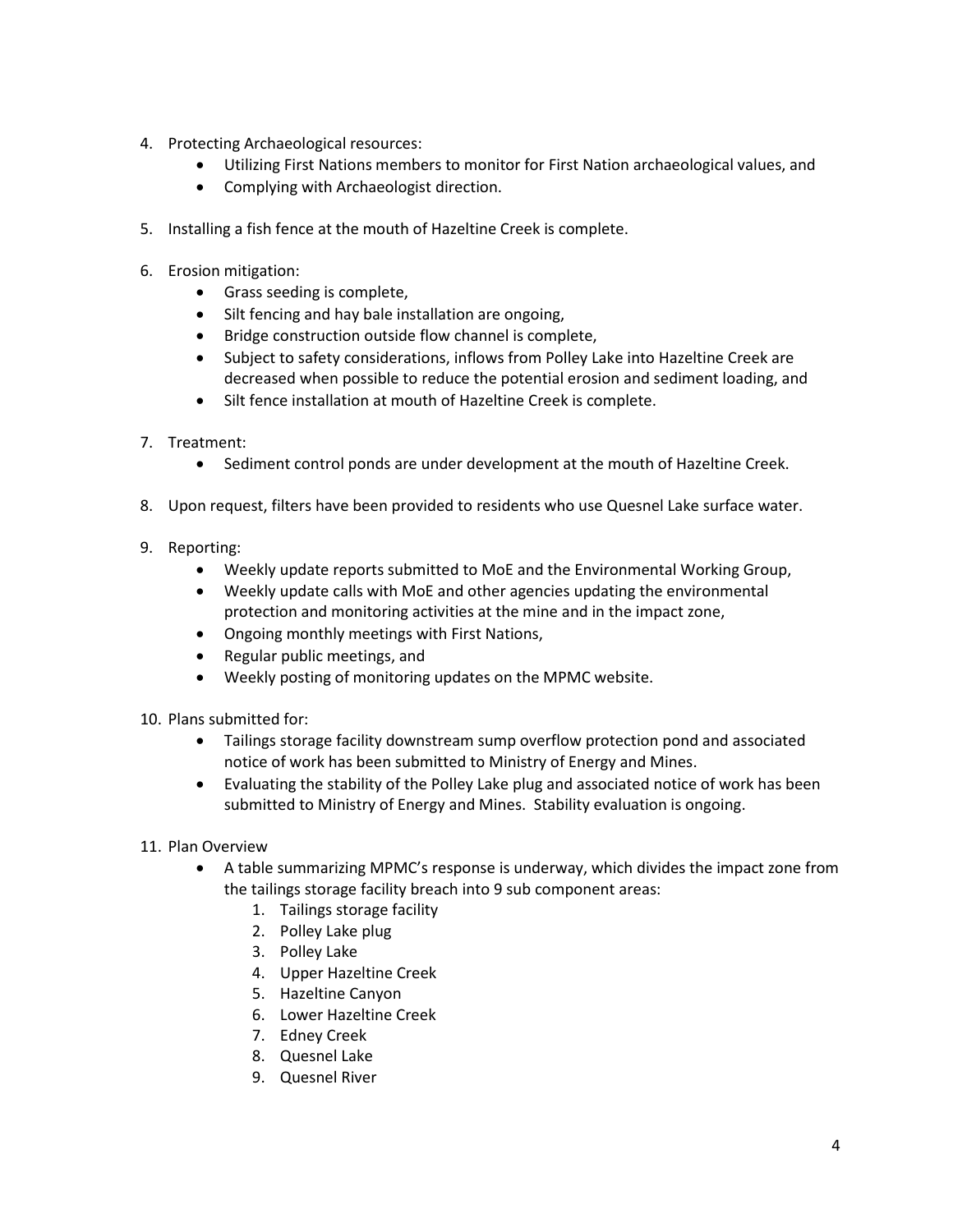**While significant progress has been made, the Ministry still requires the following activities from the company over the short-term up-to and including spring freshet (breakup) 2015**:

- 1. Tailings Storage Facility (TSF) subcomponent
	- Tailings berm breach repaired to a capacity that can store freshet 2015 flows, and
	- A plan to mitigate windblown dust from TSF.
- 2. Polley Lake Plug subcomponent
	- A plan for gravity outflow and fish control structure for Polley Lake, and
	- A plan to operate Polley Lake flow control in order to manage freshet flows and ensure the stability of the Polley Lake plug.
- 3. Polley Lake subcomponent
	- Complete bathymetric assessment in Polley Lake to determine extent of sediment distribution, and
	- An evaluation of breach impacts on the benthic environment in Polley Lake.
- 4. Upper Hazeltine Creek subcomponent
	- Complete stream channel and stream bank works to protect against erosion.
- 5. Hazeltine Canyon subcomponent
	- Determine possible works or prepare plans to mitigate erosion in the canyon area.
- 6. Lower Hazeltine Creek subcomponent
	- Develop stream channel and bank remediation works to protect against further erosion impacts and enable fish passage, and
	- Review of MPMC's proposed level of sediment removal by the lower Hazeltine Creek sedimentation ponds is 80% of the suspended sediment input levels. While this is considered acceptable with the current infrastructure limitations, the Ministry expects improved rates of sediment removal with the goal of achieving a Water Quality Objective of 8 NTU during non-storm events in the receiving environment. Possible further treatment options may include:
		- Additional source control,
		- Active sediment removal, and/or
		- Use of flocculant in sediment ponds.
- 7. Edney Creek subcomponent
	- Complete stream remediation works to protect against further erosion impacts and enable fish passage.
- 8. Quesnel Lake subcomponent
	- Evaluate and consider subsurface flows into Quesnel Lake from Hazeltine Creek.
- 9. Quesnel River subcomponent
	- Establish a sediment monitoring program to evaluate potential impacts in the river.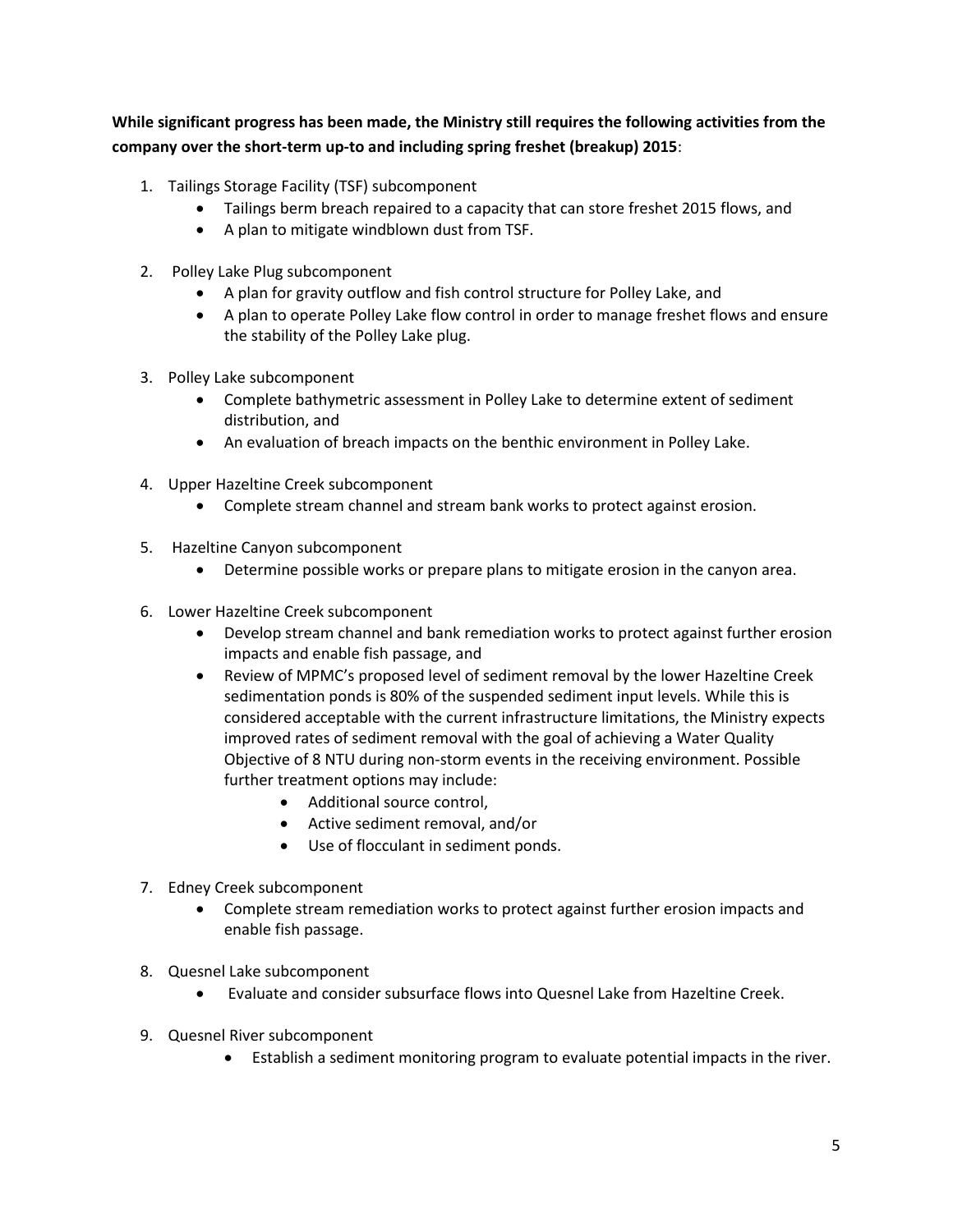**The Ministry is also requesting the following information from the company which is still outstanding over the short-term up-to and including spring freshet (breakup) 2015:**

- Baseline data on pre- and post-event hydrology and water quality for Hazeltine Creek, Polley Lake and Quesnel Lake,
- Environmental risk assessment,
- Human health risk assessment, and
- *Mines Act* and *Environmental Management Act* permit applications and supporting information related to future development required to resolve issues related to the TSF breach.

The Ministry acknowledges submission dates for these reports are dependent upon the completion of related reports monitoring and sample analysis and evaluation.

This assessment outlining what actions have been completed/initiated to the Ministry's satisfaction, and what actions and information is still required over the short-term has been provided to Mount Polley Mining Corporation in a letter dated November 21, 2014.

This letter, along with other supporting documents, can be found in the appendices to this Progress Report and can also be found online at the Ministry's dedicated Mount Polley Incident website at [http://www.env.gov.bc.ca/eemp/incidents/2014/mount-polley/.](http://www.env.gov.bc.ca/eemp/incidents/2014/mount-polley/)

It is important to understand that beyond this planning and activity for work through spring freshet 2015, long-term monitoring, work plans and mitigation measures will need to be initiated and reviewed to address potential long term impacts to fish, wildlife and vegetation. This work will continue over the course of years.

In response to the Order, and to fully describe activities planned during Phase I, MPMC has provided a number of planning documents, which have been reviewed by the Ministry, Environmental Working Group Members, First Nations, Ministry of Forests, Lands and Natural Resource Operations, and local community observers. The findings of these reviews have been regularly relayed to MPMC since the incident began in August 2014. The compilation and integration of all of these planning documents encompass the necessary planning for Phase I.

#### **A. Related planning documents**

The planning documents that have been submitted and reviewed include:

- 1. Comprehensive Environmental Impact Assessment and Action Plan (August 15, 2015)
- 2. Conceptual Interim Erosion and Sediment Control Plan (August 21, 2014)
- 3. Comprehensive Environmental Impact Assessment Work Plan (August 29, 2014)
- 4. Lower Hazeltine Creek Erosion and Sediment Control Plan (September 12, 2014)
- 5. MPMC Mount Polley Progress Report (September 15, 2014)
- 6. Integrated Contingency and Mitigation Plan for the Short Term Letter (October 10, 2014)

These planning documents have been developed by MPMC as a part of their response to the Order. These documents may be updated over time as more information becomes available.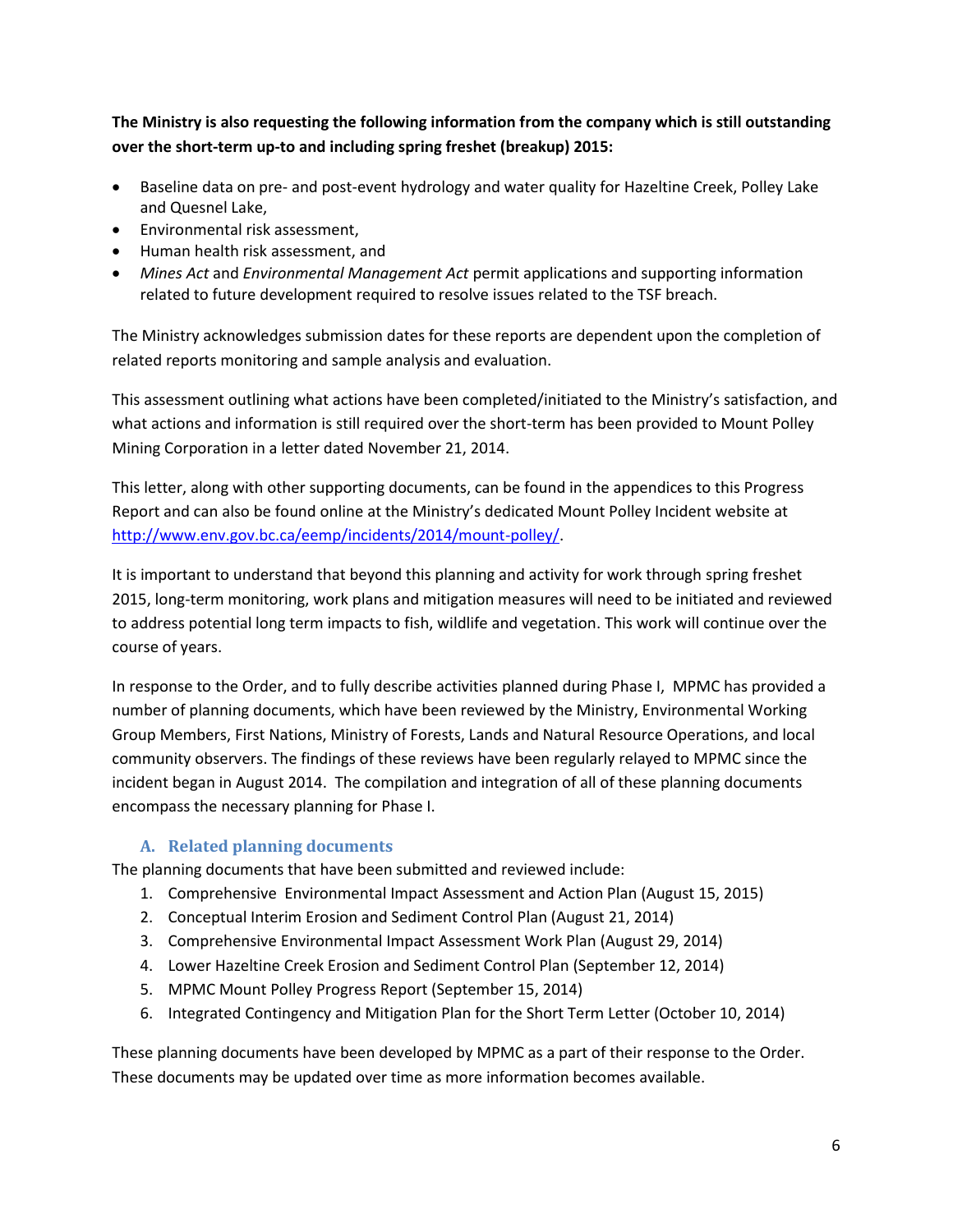#### **B. Description of Planning Documents**

The following provides a brief description of each of the planning documents.

- 1. Comprehensive Environmental Impact Assessment and Action Plan (August 15, 2015)
	- a. Submitted in response to Section 7 of the Order, requiring MPMC to submit an Action Plan by August 15, 2014 that is based on a comprehensive assessment of the impacts associated with the tailings release. This plan responds to the requirements for assessment and mitigation of the impacts associated with the Mount Polley Mine tailings breach.
	- b. Includes the following information: a review of the setting and environment that existed prior to the release for context to the assessment and action components of the plan; a plan for assessing impacts to the terrestrial and aquatic environments that were affected by the tailings release; a description of the processes to be implemented to develop specific actions in response to the tailings breach and to mitigate the impacts identified above; a plan for monitoring potential existing and future impacts to water, sediment, soil, lands, and aquatic and terrestrial life; a program to inform and consult with stakeholders; and, a schedule and program for reporting the progress and results of this Plan.
- 2. Conceptual Interim Erosion and Sediment Control Plan (August 21, 2014)
	- a. Describes measures to be implemented, at a conceptual level, to reduce sediment loading in Hazeltine Creek, including in-stream works and best management practices.
- 3. Comprehensive Environmental Impact Assessment Work Plan (August 29, 2014)
	- a. Outlines the impact assessment and monitoring work plans required as part of the Comprehensive Environmental Impact Assessment and Action Plan.
- 4. Lower Hazeltine Creek Erosion and Sediment Control Plan (September 12, 2014)
	- a. Describes, in greater detail, the specific plan to rehabilitate the lower portion of Hazeltine Creek, from below its canyon above the Ditch Road (Horsefly Lake Forestry Service Road), down to the shoreline of Quesnel Lake, as well as specific measures to be implemented to reduce sediment loading into Quesnel Lake.
	- b. The work described in this plan will be completed in parallel with the Comprehensive Environmental Impact Assessment and Action Plan. Where and when available, results and analyses generated by the CEIA will be used to inform and direct detailed implementation of this Plan.
- 5. MPMC Mount Polley Progress Report (September 15, 2014)
	- a. Responds to the reporting requirements of Section 8 of the Order, which required MPMC to submit a formal written update by September 15, 2014 on work at the Mount Polley site.
	- b. Provides the following information as required by the Order: a list of all other qualified professionals who contributed to the report, and a summary of their qualifications; a summary of the preliminary EIA and results; a summary of the comprehensive EIA and results to date; a description of clean-up activities, mitigation measures, site restoration and management actions that were implemented as a result of the preliminary and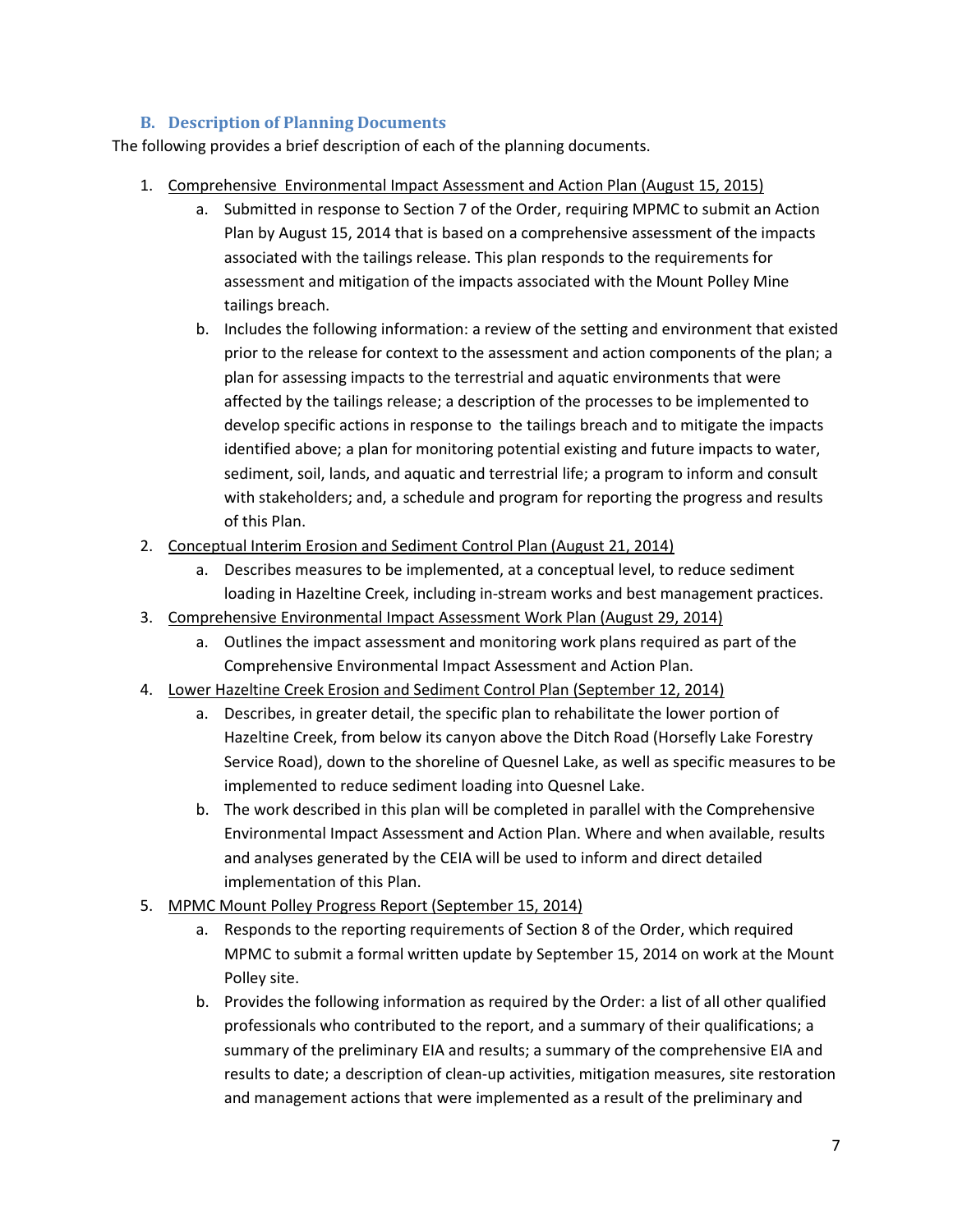comprehensive EIA; recommendations for additional mitigation and restoration measures, if appropriate; and, a proposed ongoing monitoring program.

- 6. Integrated Contingency and Mitigation Plan for the Short Term Letter (October 10, 2014)
	- a. This is a response letter from MPMC to the Ministry regarding the Ministry's request for an Integrated Contingency and Mitigation Plan for the short-term. MPMC provides an Environmental Response Plan Overview; Short Term Objectives, Monitoring, Mitigation and Contingency Plan; and Monitoring Update.

#### **3. Ongoing Actions**

Throughout Phase 1 and Phase 2, the Ministry will continue to:

- Monitor the receiving environment, on a less frequent basis, and conduct audit sampling of the mine and their consultants.
- Monitor MPMC for compliance with the *Environmental Management Act,* the Order and any related amendments.
- Work with MPMC to ensure longer term mitigation strategies are developed and implemented to ensure the long term health of Hazeltine Creek, and Polley and Quesnel Lakes. Examples would include development of a stable stream channel, development of spawning channels and fish habitat, development of sustainable riparian vegetation and habitat.
- Consider the findings of the sampling programs and determine what the most viable long term mitigation and remediation options are considering scientific knowledge, local knowledge and First Nations traditional knowledge of the area, and advice from Environmental Working Group and Science Advisory Panel.

Phase II of the long term plan covers the timeframe from July 2015 to August 2016, and focuses on remediating the impacts of the breach. During this period, the Ministry will work with the company to implement longer term mitigation strategies ensuring the health of Hazeltine Creek, and Quesnel and Polley Lakes, while continuing to monitor the company's compliance with the Environmental Management Act and the Pollution Abatement Order.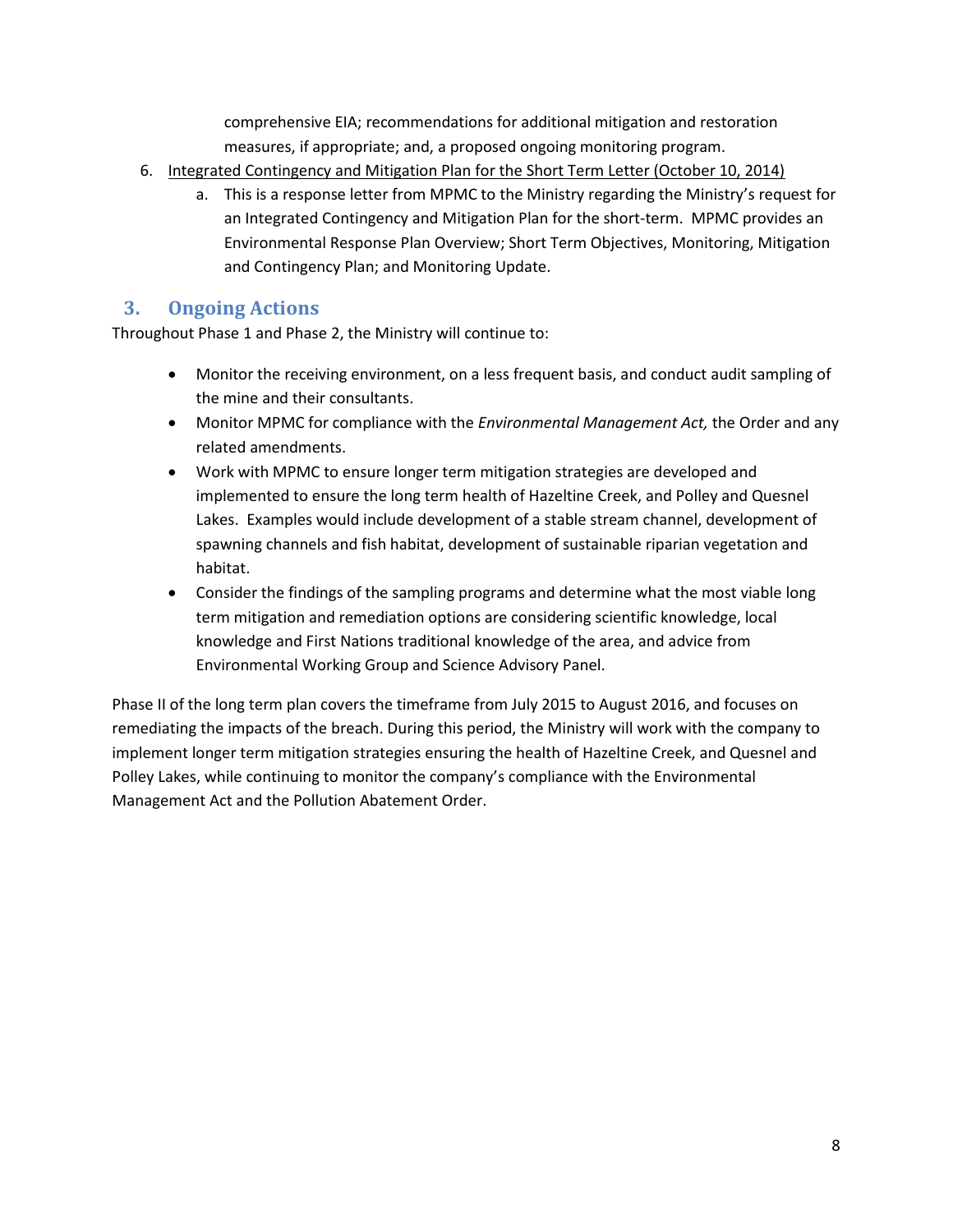### **4. Conclusion**

Responding effectively to the Mount Polley Tailings Storage Facility breach will rely on the constant interchange of information and adapting to new information as it becomes available. This approach will be the most effective and appropriate strategy for mitigating the impacts of the breach and successfully meeting provincial clean-up requirements.

The Ministry, the Environmental Working Group and the Science Advisory Panel with input from First Nations, and other ministries, agencies and levels of government will continue to provide feedback to MPMC on the most appropriate courses of action to resolve all issues.

It is also important to understand that beyond planning and activity for work through June 2015, long term monitoring, work plans and mitigation measures will need to be initiated and reviewed to address potential long term impacts to fish, wildlife and vegetation. This work will continue over the course of years.